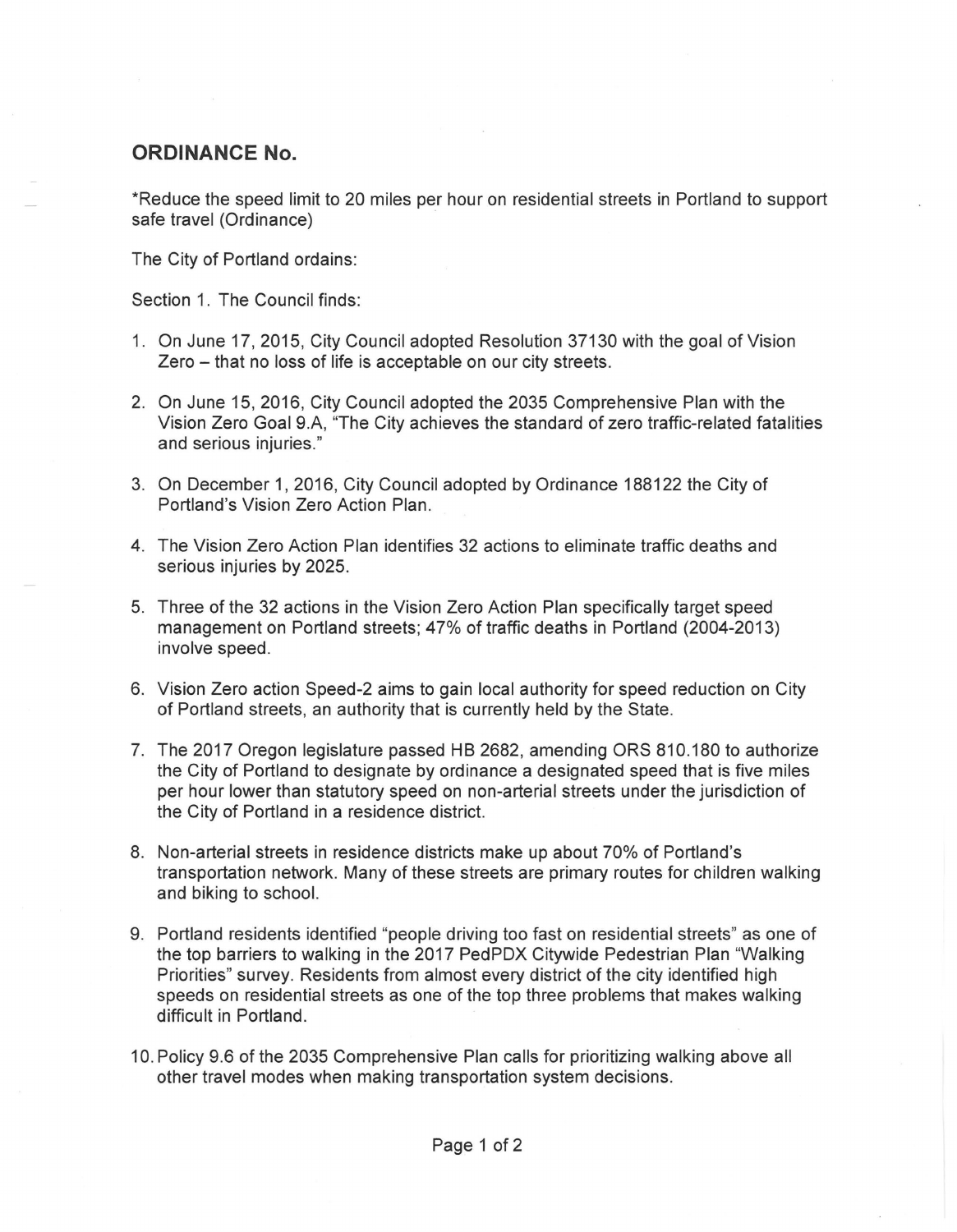- 11. Speed reduction from 25 MPH to 20 MPH can save lives; a pedestrian hit by a driver at 25 mph is nearly twice as likely to die compared to someone hit at 20 mph (AAA, 2011 , Impact Speed & a Pedestrian's Risk of Severe Injury or Death).
- 12. On June 14, 2016, Governor Brown signed HB 2682 into law, thereby amending ORS 810.180.

NOW, THEREFORE, the Council directs:

- a. Consistent with newly amended ORS 810.180, the City of Portland establishes by ordinance a designated speed that is five miles per hour lower than statutory speed on non-arterial streets under the jurisdiction of the City of Portland in a residence district.
- b. The Bureau of Transportation shall update speed limit signage consistent with ORS 810.180 to inform people driving of the new speed limit.
- c. The residential speed limit of 20 miles per hour shall take effect when 25 MPH signs have been removed or 20 MPH signs have been installed, with signage expected to be updated citywide by April 1, 2018.
- d. Consistent with Ordinance 188122 endorsing the City of Portland's Vision Zero Action Plan, the Bureau of Transportation shall report back on safety performance as requested by City Council.

Section 2. The Council declares that an emergency exists because people are dying in traffic crashes; therefore, this Ordinance shall be in full force and effect from and after its passage by the Council.

Passed by the Council:

Commissioner Dan Saltzman Prepared by: Matt Ferris-Smith: SP Date Prepared: 12/18/2017

**Mary Hull Caballero**  Auditor of the City of Portland By

Deputy